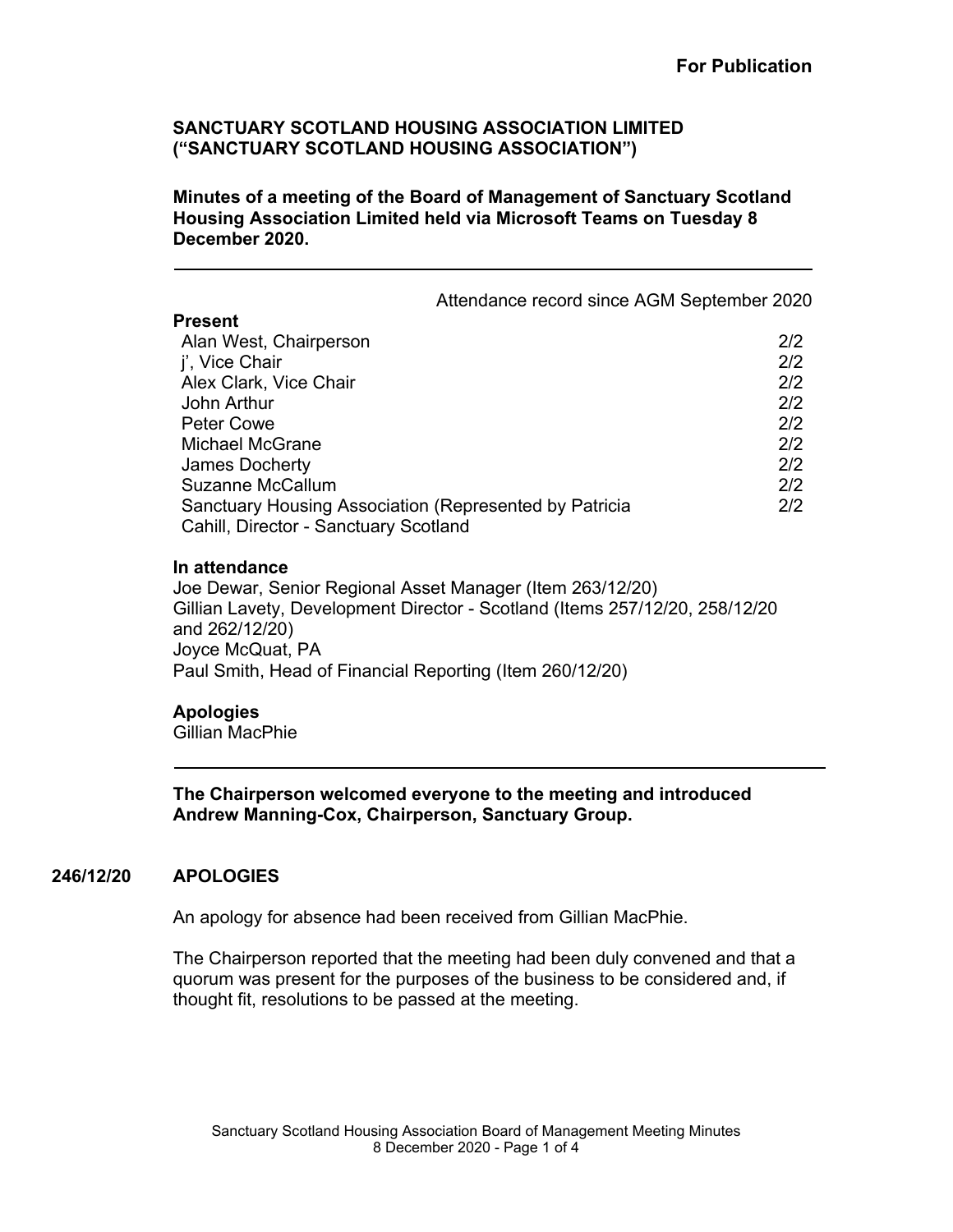# **247/12/20 ANNUAL DECLARATIONS OF INTEREST**

The Board of Management noted the report in respect of the annual declaration of interest made by the Board Members.

# **248/12/20 APPROVAL OF MINUTES OF THE BOARD OF MANAGEMENT MEETING HELD ON 15 SEPTEMBER 2020**

Decision: The Board of Management approved the minutes of the meeting held on 15 September 2020.

# **252/12/20 DIRECTOR'S REPORT**

The Board of Management considered a report providing an update on issues relating to Sanctuary Scotland Housing Association and its activities.

Patricia Cahill referred to a letter from Glasgow City Council requesting temporary changes to the approach to lettings which included a higher percentage of properties to homeless households and included allowing under occupancy by two bedrooms and flipping tenancies which had been temporary to permanent. The Board of Management had previously remitted this to the Director to consider the implications and suitability of adopting these changes. Patricia Cahill summarised the proposed temporary changes to the Local Lettings Strategies.

Decision: The Board of Management approved the temporary changes to the Local Lettings Strategies.

Decision: The Board of Management approved the lease of an additional four properties to North Lanarkshire Women's Aid for the purpose of providing temporary accommodation to women and children fleeing domestic abuse.

# **253/12/20 SANCTUARY SCOTLAND STAFFING STRUCTURE**

The Board of Management considered a report proposing changes to the current staffing structure for housing management services within Sanctuary Scotland Housing Association.

Decision: The Board of Management approved the proposed changes to the staffing structure as detailed in the report.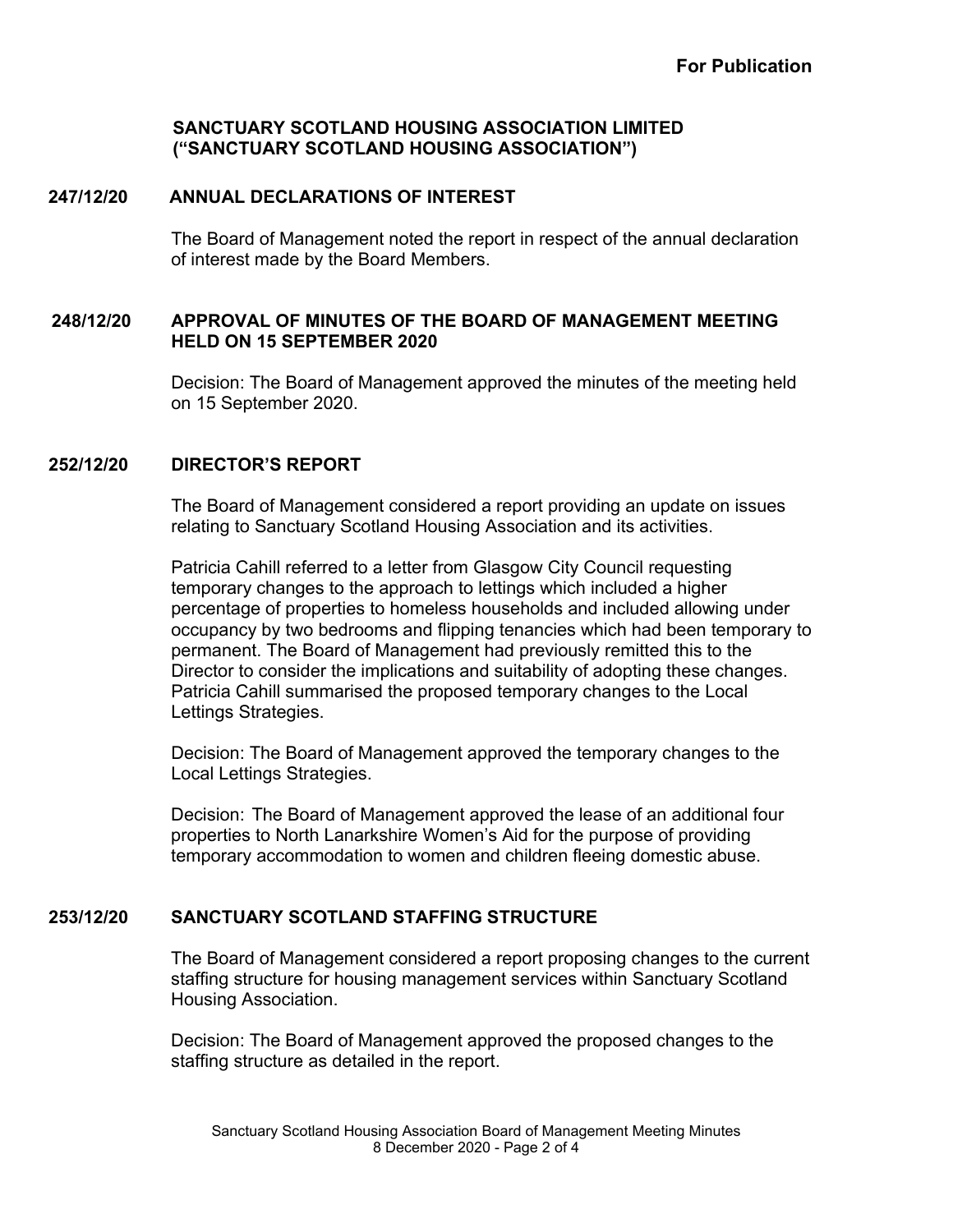# **254/12/20 SANCTUARY SCOTLAND HOUSING ASSOCIATION RULES REVIEW**

The Board of Management considered a report from the Company Secretary seeking approval of amendments to Sanctuary Scotland Housing Association Rules (the Rules).

Patricia Cahill highlighted that the Scottish Federation of Housing Associations (SFHA) had produced new model rules this year introducing keys changes as detailed in the report. BurnessPaull LLP carried out the required amendments and undertook a comparison with the SFHA model rules 2020.

The revised rules were considered and approved by Group Board at their meeting on 18 November 2020.

Decision: The Board of Management agreed to recommend to shareholders at a Special General Meeting on 23 December 2020 the proposed changes to the Association Rules.

# **257/12/20 DISPOSAL OF SITE AT AUCHENBOTHIE ROAD, PORT GLASGOW**

### **258/12/20 HAWICK STREET, YOKER, GLASGOW**

Exempt from publication under section 33(1)(b) commercial interests and the economy.

### **261/12/20 OPERATIONAL PERFORMANCE**

The Board of Management considered a report summarising operational performance to the end of September 2020 (quarter two, period six), in respect of housing management services in Scotland.

### **262/12/20 DEVELOPMENT UPDATE**

The Board of Management considered and discussed a report providing an update on the Group's Affordable Housing Programme in Scotland.